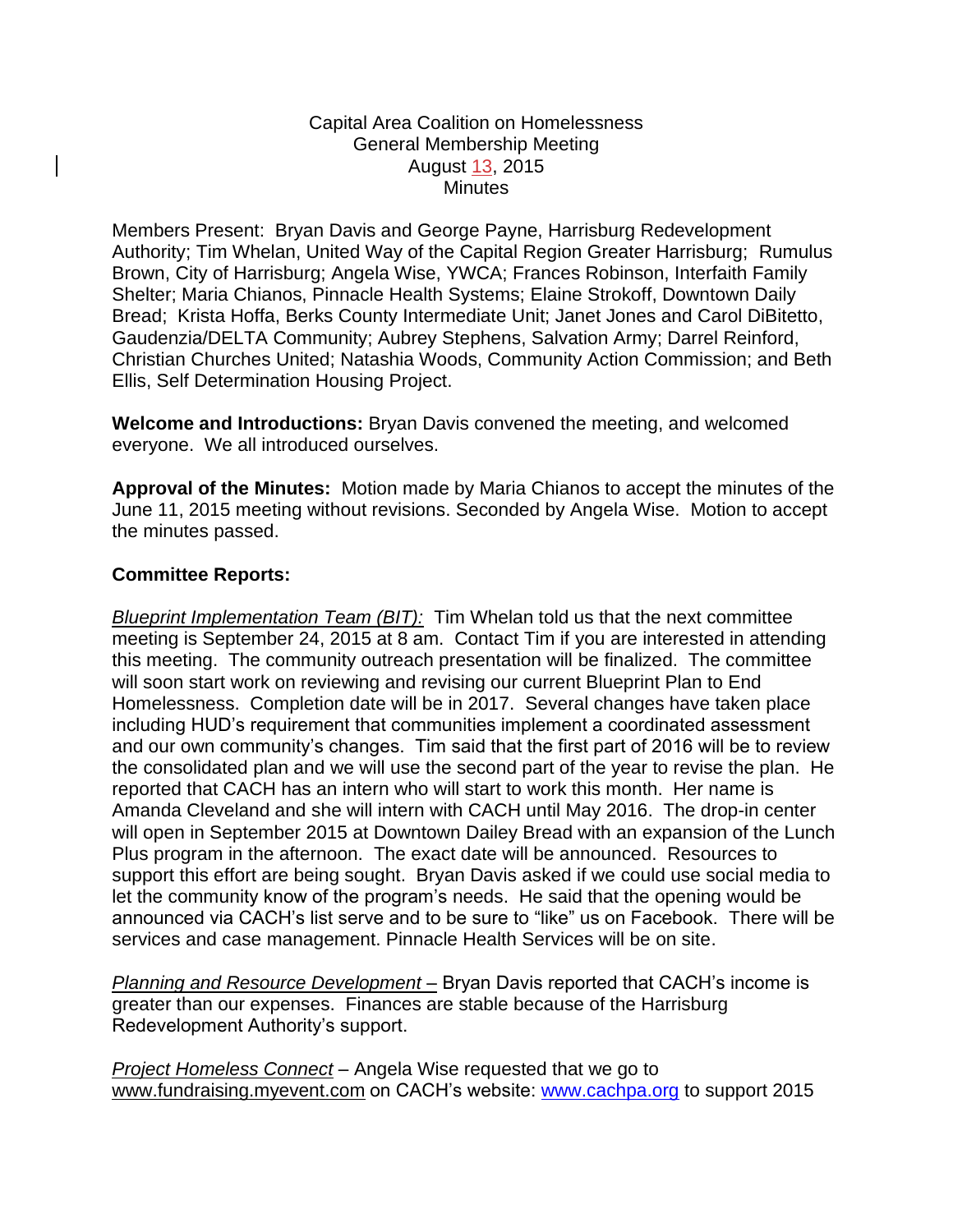Project Homeless Connect (PHC). Also, visit CACH's website to volunteer and sign up for the required training. PHC needs will be posted on the website. The 2015 PHC is Friday, November 20<sup>th</sup> at the Farm Show Complex, 2300 North Cameron Street, Harrisburg (Maclay Street side). Set up is Thursday, November 19<sup>th</sup> for vendors and agencies serving our guests. This year's sponsors include \$5000 from Highmark/Blue Shield, \$2500 from both Gateway and Pinnacle Health Systems. Other sponsors include Community Aid, Penn State Hershey Medical Center and Pennsylvania Housing Finance Agency. Angela continues to identify and seek additional sponsors. She has interns coming on board next week to help and she is conducting outreach for church support. Some logistical changes include moving agencies to access Wi-Fi. Local universities are involved. Maria Chianos reported that the Pennsylvania Department of Health wants to provide services this year. A meeting is scheduled for tomorrow at 1 pm at the YWCA, chapel. Committees have been meeting so sign up.

*Community Conversations*: The committee is working on its continued efforts to reach out to the faith-based community and its training goal. Maria Chianos reported that it is organizing a Reality Tour for this fall. Activities include there an acted out demonstration of "a day in the life of a heroin addict" complete with the gruesome realities that go along with addiction. A "scared straight" approach, the expectation is that the message will be powerful and impactful. The target audience is youth.

.*Homeless Prevention Committee* – Maria Chianos told us that the committee met in July and is developing a training for agency staff based on the updated Homeless Services Reference Manual. The committee will again submit proposals for funding a case manager to work with residents going through the eviction process. Elaine Strokoff expressed interest in having that case manager supervised by Downtown Daily Bread. Appreciation was expressed of Kay Pickering's work on prevention to homelessness. Bryan reported that the state was pleased with Dauphin County's administration of homeless prevention funding resulting is Dauphin County not having these funds reduced.

*Housing Committee* – George Payne and Frances Robinson attended this committee meeting and reported that it is working with both the Dauphin County and the Harrisburg housing authorities' to include within their comprehensive plans a tool whereby CACH (i.e. its partners) will screen applicants for homeless status, a HUD goal. Process will be refined. At this time, CACH is the local lead agency for the PA Department of Human Services to act as a referral between property owners and housing providers. This task is in our Blueprint plan to end homelessness. CACH made its first referral, which includes the provision of services to the resident. There are memorandums of understanding between the housing agencies and CACH to provide services. Contact persons for this task include Bryan Davis, George or Rose Schultz. Dena Dupert from the Harrisburg Housing Authority will make a presentation at the committee's September meeting.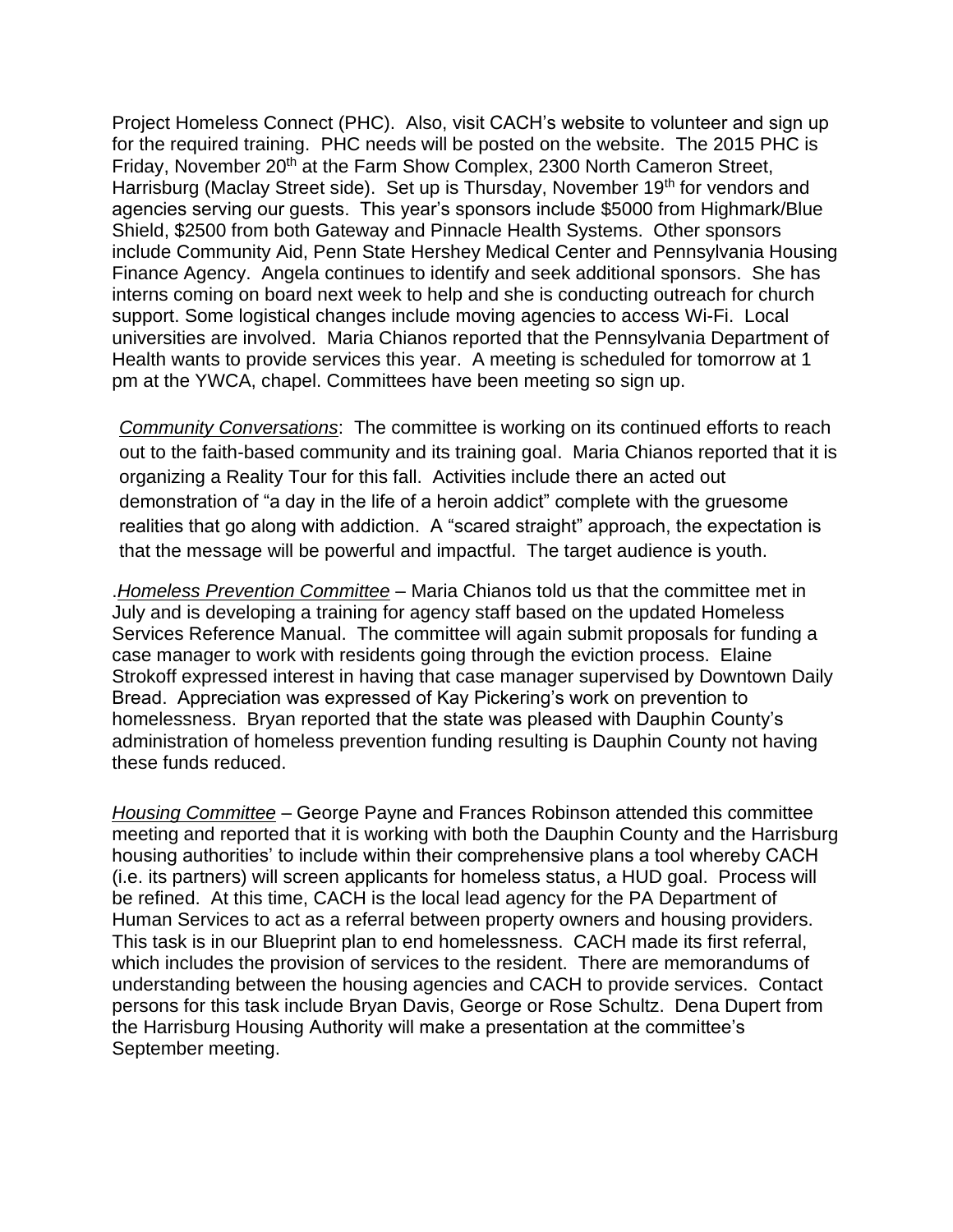*Education and Public Information –* Angela Wise and Natasha Woods joined this committee on the spot. Angela is doing outreach for PHC including a taping at Comcast Newsmakers.

*Service Delivery/Data Collection –* Frances Robinson reported that the committee is moving along the adoption and integration of the coordinated assessment. She spoke with Frank Magel about topics for PATH trainings. The committee wants to have a representative from the Harrisburg Housing Authority on the committee. George Payne reported that he is working on memorizing governance and written standards as required by the HEARTH Act. We are required to prioritize services and report outcomes on the 2015 Continuum of Care application. George discussed the nine priority standards outlined in the Coordinated Assessment (attached). See page 3 and 4 of the attachment; the area George concentrated on in his discussion. Outcomes are outlined on page 5 of the attachment. Another task George is working on involves the HMIS assessment to be combined with the Vulnerability Index and Service Prioritization Decision Assistance Tool (VI & SPDA). The Coordinated Assessment will be annually reviewed.

*Homeless Youth* – George Payne announced that two meetings are scheduled to plan for the count of homeless youth in Dauphin County. CACH is gearing up to conduct a survey of homeless youth (minors and 18-24 year olds) who are unaccompanied i.e. those who may be runaway or kicked out by their families, over a window of three months: November, December, and January. We reached out to all relevant agencies that may have bearing with this population. We are going host two meetings: one on September 17<sup>th</sup>, Thursday at 1:00 p.m. at the YWCA of Greater Harrisburg, with key contact persons to go over the project and hammer out any issues. Then the second meeting is a few weeks later on Thursday October 15 also at 1:00 p.m. at the YWCA for training all survey participants who may encounter these youth and conduct the survey. He and Deb Ritchey met with Helen Spence because Dauphin County is hearing from homeless youth. Janet Jones reported the Rev. Dr. Lavette Paige of the M. L King Baptist Church is doing outreach in Hall Manor to children leaving foster care.

Ad Hoc committee on Emergency Response - Frances Robinson reported that the Coordinating committee adopted RESOLUTION NO. 04-2015 (attached). By way of this resolution, CACH will formally establish an Emergency and Disaster Response Committee whose members shall be responsible to research emergency and disaster response best practices; to educate CACH members and the community on emergency and disaster response best practices; and to promote CACH members and the community to develop internal plans to meet the needs of community members who are homeless or dangerously close to becoming homeless in the event of an emergency, natural or man-made disaster. See the attachment for additional committee responsibilities. In order to achieve these goals, the committee will release a survey this fall to assess if our partners have a response to emergencies. Frances welcomed participants to join this effort. Bryan Davis discussed the conversation CACH is having with the city specific